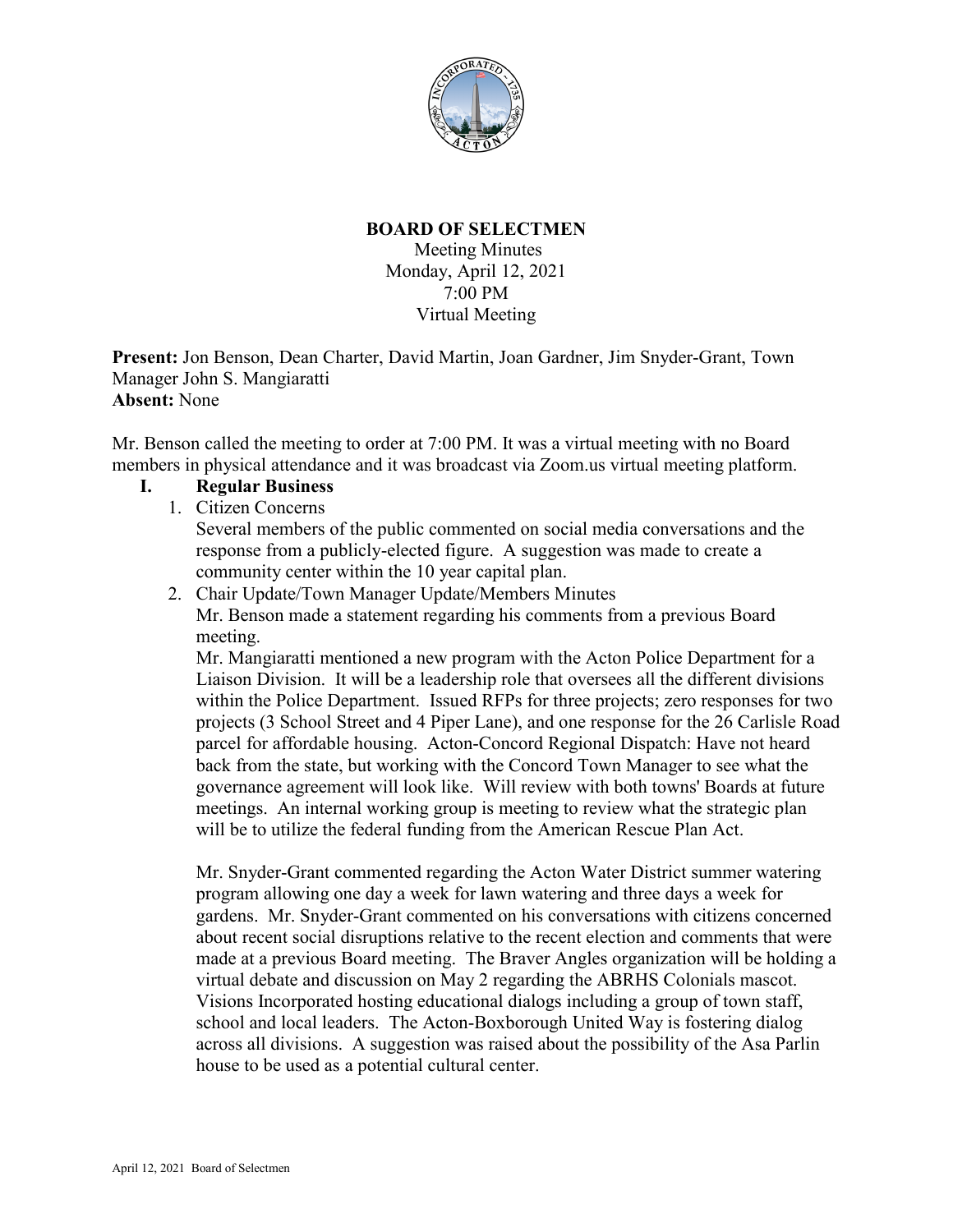

Ms. Gardner announced that the Planning Board is holding a hearing about the proposed Drive-Up Window Zoning Bylaw amendment on April 15.

Mr. Martin toured the new Douglas-Gates school building site; construction is progressing well. The Diversity, Equity  $\&$  Inclusion Commission is close to releasing its survey. At the 53 River Street site, an archeological investigation is underway using ground-penetrating radar and digging.

Mr. Charter is monitoring the North Acton Fire Station construction progress and anticipating completion in October. The Community Preservation Committee is close to consensus on all items under consideration, with continuing debate regarding the Dog Park and Gardner Field applications. Mr. Charter attended a presentation on "A History of Acton" hosted by Doug Herrick of the Historical Commission.

## **II. New/Special Business**

3. COVID-19 Response Updates

Mr. Mangiaratti reported the town is getting ready to open to the public for full inperson services on May 3. The cumulative number of COVID-19 cases in Acton is 910. The town is still working with the Department of Public Health to possibly set up a combined multi-town vaccination center in Acton.

**4.** Board to Approve the FY22 Municipal Budget

The Town Manager presented the recommended Municipal Budget for FY22. The budget includes municipal operations of \$36,617,835, subsidies to enterprise funds of \$375,000 and capital projects of \$601,000 for a total of \$37,807,832. It represents a 2.56% increase over total Town appropriations for FY21. The proposed budget will be presented to the Finance Committee at its next meeting, and then to Town Meeting on June 21 for approval.

**Ms. Gardner moved the Town Manager Recommended Budget consisting of municipal operations, subsidies to enterprise funds and recommended capital totaling \$37,807,832 be approved, seconded by Mr. Martin and unanimously voted by roll call:**

**(Aye: Mr. Snyder-Grant, Ms. Gardner, Mr. Charter, Mr. Benson, Mr. Martin)**

5. Discuss Deadline for Submitting Nominations for Volunteer of the Year and Public Announcement Date Members will submit their nominations to the Town Manager by April 26. The ceremony will be scheduled for a date in late May and announced at a Board

meeting in May. Lisa Tomyl will forward past recipients to Board members.

6. Discuss Date of Volunteer of the Year Reception Board to discuss dates for the reception at its meeting on April 26.